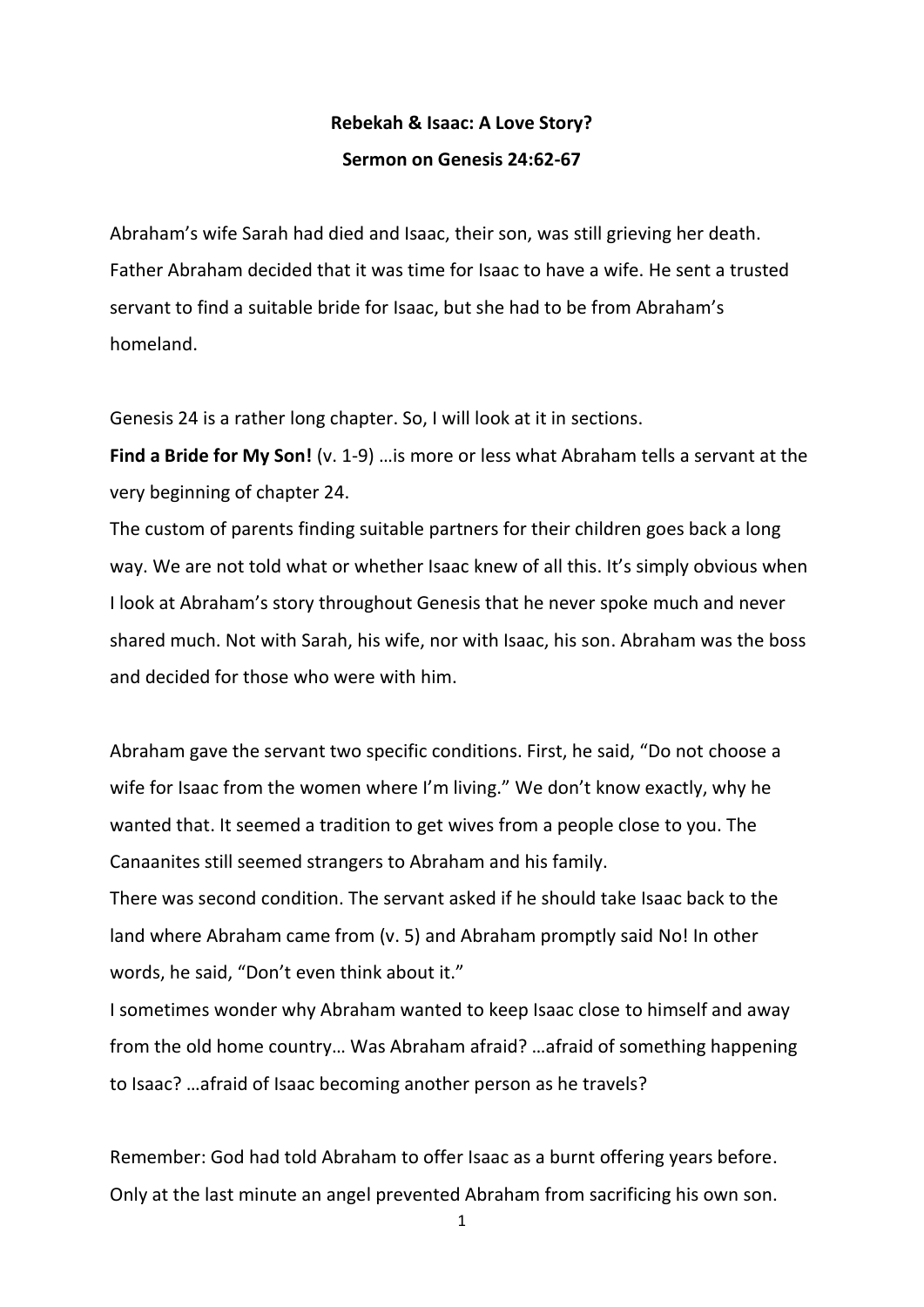Abraham was a rich and powerful man, but did he maybe fear Isaac would free himself from his father as he'd spend time away from him? …that Isaac would not come back but stay and live a new life away from the family bonds and the power of his father? We will never know.

Abraham also gave the servant an end of his mission. The servant would be free from his task if the elected bride refused to come back to Abraham and Isaac's new home. What a task to do! We can imagine how many questions must have gone through the servant's mind.

One of them surely being: **How Will I Know if She's the Right One?** (v. 10-32) The servant did a wise thing here. He prayed! He certainly prayed a lot before and during the trip; after all, he had 10 camels loaded with the best Abraham had to offer. They needed God's protection to make it safely to Mesopotamia, Abraham's home country.

The servant set his own conditions. How would he know which young woman would be the best for Isaac? So, he prayed: If she's willing to provide water for the animals, she was bound to be the right one.

We're not told how long the servant or the caravan waited for the water, but Rebekah appeared—before the servant finished praying... And not only did she give the servant some water, but she drew enough water for 10 camels – which must be a lot. We don't know how much water she pulled from the spring, but there was enough for everyone and everything. Rebekah must have been strong, self-confident, open minded and welcoming.

The servant no doubt was pondering if Rebekah was truly the right one, but she had a kind spirit. So, the servant gave her some gifts, perhaps rewarding her for her kindness and hard work. These gifts included a gold ring and two wrist bracelets. Then he asked, "Whose daughter are you, and is there room for us at your father's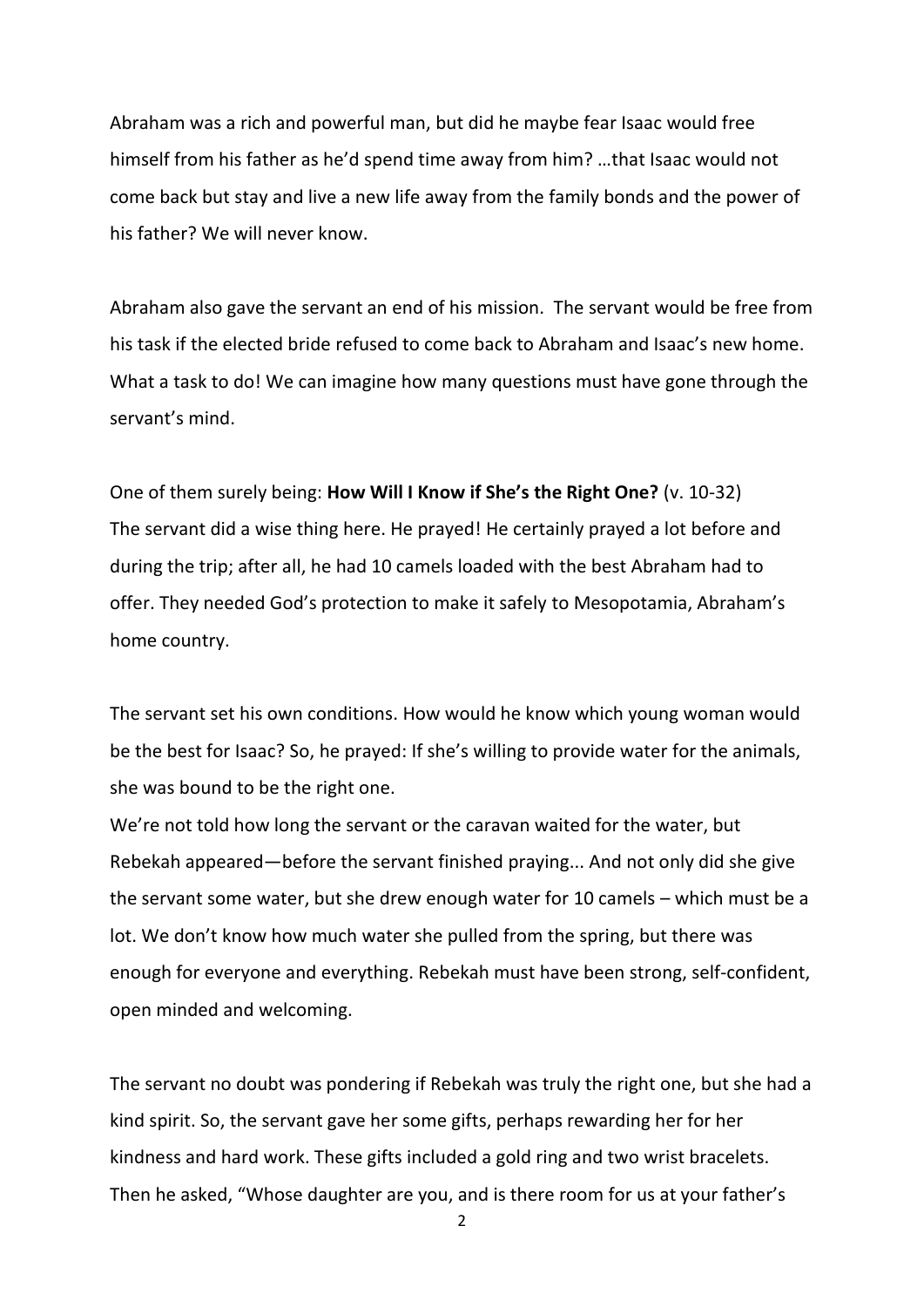house?" (v. 23). She said there was room and plenty of straw and feed for the animals.

One other thing Rebekah said was that she was the daughter of Bethuel, who was Nahor's great-granddaughter! Nahor was Abraham's brother (Gen. 11:27), who had remained in Mesopotamia with their father, Terah, while Abram, Sarai, and Lot left for Canaan (Gen 11:31). So, she was a distant member of Abraham's family. This would fulfil Abraham's first condition.

**But, what would Rebekah and her family say?** (v. 33-60) The servant had to let them know why he had come all the way to them.

This section is quite a long story. The servant shared with them who he was and why he had come so far. He also explained how Rebekah had met the very test he had hoped for.

Then he made a request. He wanted to know if Laban and Bethuel, Rebekah's brother and father, would "deal kindly and truly" (v.49) with Abraham, his master and his wish to find a wife for his son. He begged them to be honest with him, so that he knew whether to stay or to leave. I can imagine those two men looking at Rebekah's new gold jewellery and wondering if the servant had more goods he was willing to give…

Laban and Bethuel replied to the servant's request. We might expect them to say, "It's OK with us but…wait a bit, won't you? And maybe ask Rebekah who is here before you." But according to verse 51, they said, "Here she is. Take her and go." We are in Old Israel or even before there was an Israel – so most probably women were not asked what they wanted. They belonged to the men: fathers, brothers and so on.

The servant saw that he had fulfilled the task and showered Bethuel's family with the gifts he had brought along from Abraham. After a night which the he spent with Bethuel's family, he wanted to set off. But obviously the family had changed their mind a bit. They requested to keep Rebekah for a little while. They wanted her to stay for 10 days. Did they really want her to go?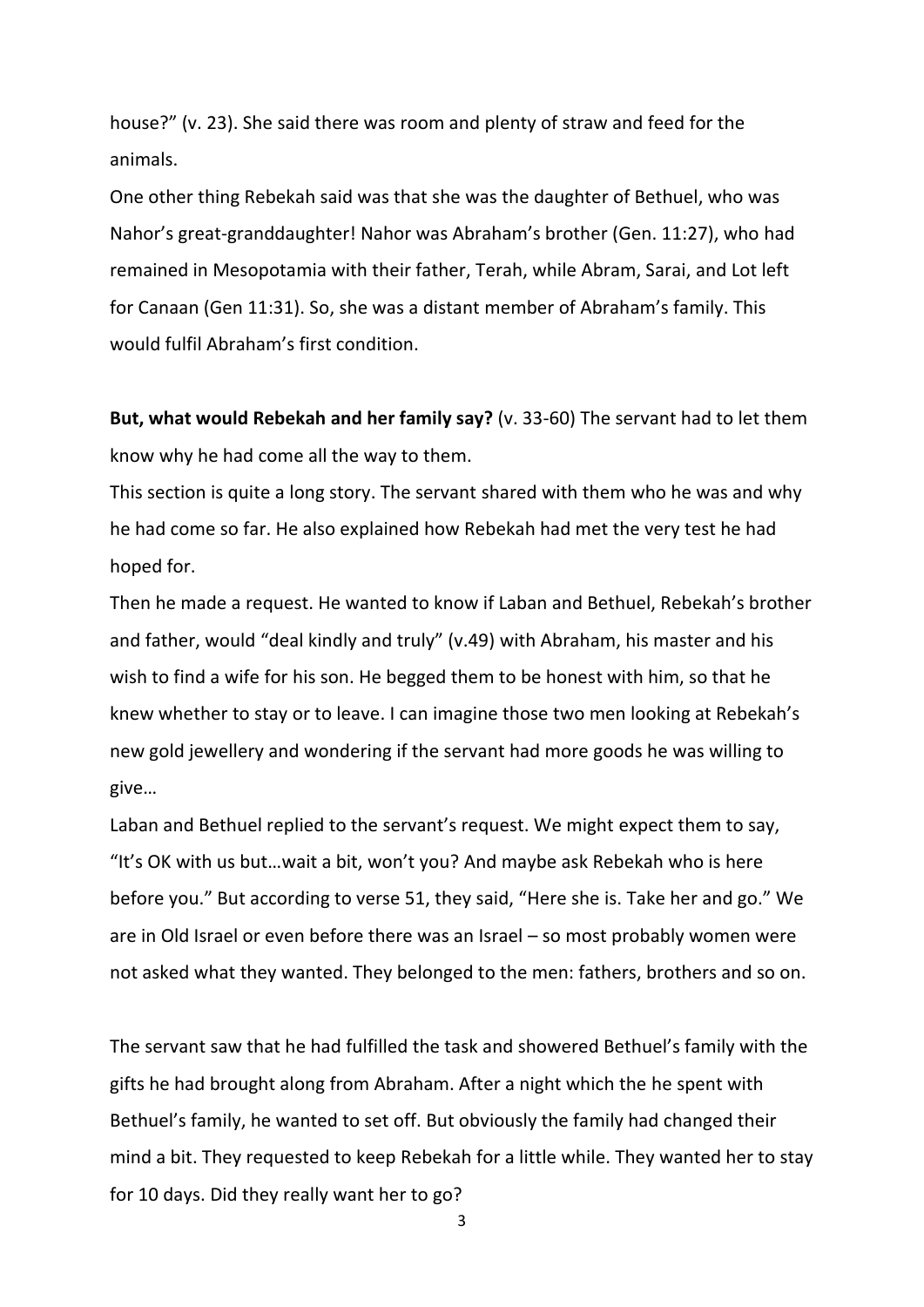The servant wouldn't agree to her staying longer, however. I can see him, perhaps mounted on his own camel, saying, "No, we're leaving now. Send me away, that I may go to my master" (v. 56). Now the family decided to ask something they probably hadn't asked Rebekah before, and it's a beautiful question: "Will you go with this man?" Will you leave the land of your birth, your family and friends, your sheep and the other animals? Will you leave all you ever knew and go to a place you know nothing about? Will you leave us and marry a man you've never seen before?" There were many emotions in that question… And knowing about the ancient world, we know that Rebekah's departure may mean that she will never see her family again. However, Rebekah had made a decision, and it's a simple, three-word response: "I will go."

As Abraham himself had left his home country, so did Rebekah. Abraham had left to follow God's call; Rebekah was leaving to become his daughter-in-law. Rebekah may not have been the first bride to leave her home country and marry someone she never had seen before, and she wasn't the last.

## **The journey to a new land and a new life** (v. 61ff)

The writer gives some very fast-moving, vivid descriptions in the last verses. First, we see Rebekah and her maids getting on the camels and heading to the land of Abraham. How much they knew of it, we're not told, but I'm sure the servant told her stories about Isaac and Abraham and the new land in which she would soon live.

## Then we're told about Isaac himself.

It seems as if Abraham had not told Isaac that he had sent a servant out to find a wife for him. Isaac was out in the fields. He was still grieving over the loss of his mother. His mother's death must have affected him a lot. Maybe he even had a very special relationship with her after the incident of his father almost killing him. There is no place in the Bible where we are told what that whole incident had done to Isaac and his mother. Who are you, after your husband had tried to kill your only son – the son you had waited for so long and who you'd named Isaac – God laughs, because you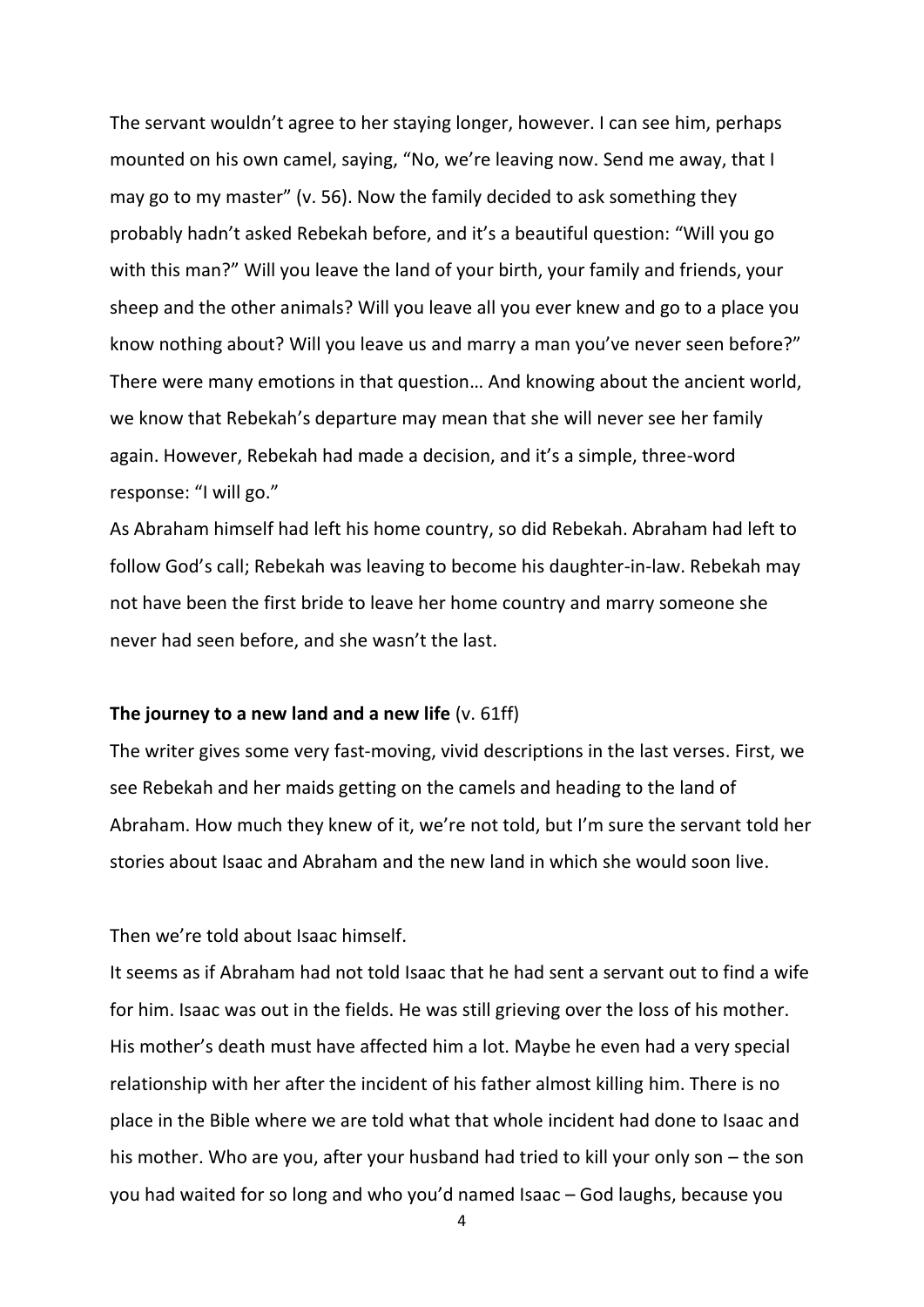were so happy about his late birth? Who are you, after your father had raised the knife against you? How wounded must mother and son have been? After Sarah's death Isaac had moved down south, into the desert. He'd chosen aloneness over the company of his father and his father's household. Here we picture him, lonely, full of melancholy, maybe depressed, certainly brooding, - a survivor of a terribly sad family tragedy.

Here he sees a camel caravan coming and starts walking toward it. Rebekah's already dismounted from the camel, and she's asking the servant, "Who's he, walking in the field heading this way?" The servant says, "That's Isaac, my master!" Rebekah took a veil and covered herself.

Only then Isaac learns through the words of the servant that Rebekah is his wife-tobe. All a bit hard to take, isn't it? Where is Isaac's life? His independence? His selfdetermination?

What must a man with a story like Isaac look like? How much sadness must there be around him? How much loneliness and despair? How much closeness to darkness and death? What does a man look like who was a victim and only just about survived? Magdalene Frettlöh, a German theology professor claimed in one of her essays that she thinks Rebekah did not dismount her camel but fell from it, when she saw the desperate man full of pain who was her husband-to-be. And that Rebekah covered her face in order to not let Isaac see the shock in her eyes about his life-long aching…

So, what do those two see when they look each other in the eye for the first time? Rebekah sees pain and grief in Isaac's eyes. And in Rebekah's eyes there is sympathy and a mix of pity and mercy, and maybe shock: shock at the heart-breaking loneliness of the man she is supposed to live with. The quality of Rebekah seems to be that she doesn't step away from Isaac's suffering. She goes in there with him and leads him out of grief and pain into new life.